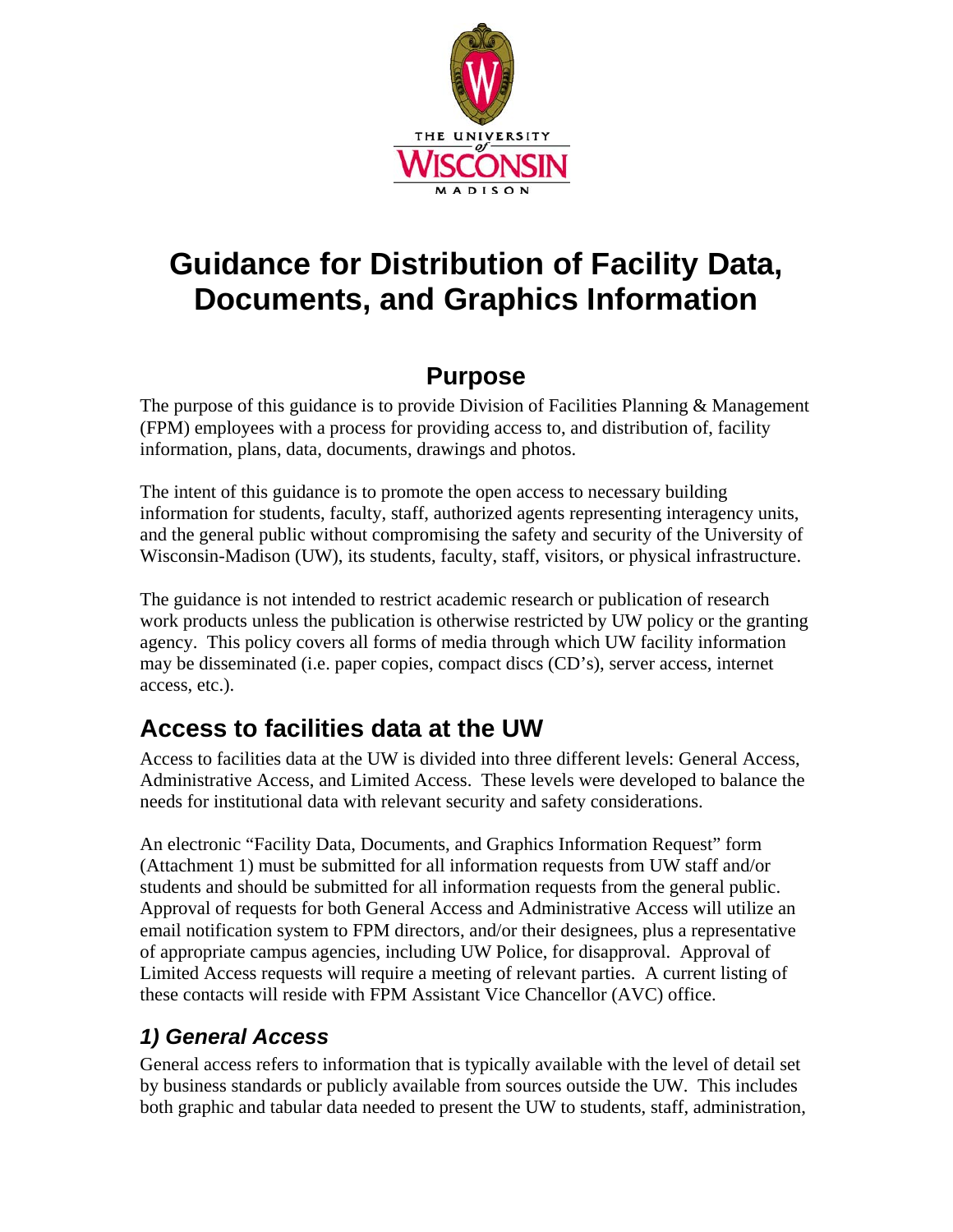visitors, and peer institutions. The difference between available detail in paper versus electronic delivery should also be a consideration.

(NOTE: The supporting information used to generate this information may fall under Administrative or Limited Access, and should be regarded as such.)

#### **Examples of General Access Data**

- 1. Institutional facility graphics information used for planning and wayfinding purposes include:
	- Campus maps and photos representing building features and placement with no more detail than publicly available from industry sources (e.g. Google, MapQuest, etc.).
	- Floor plans for general access data will typically reflect wayfinding and evacuation information including entrances, halls, stairs, elevators, in addition to ADA accessible information, restrooms, classrooms, seminar rooms, auditoria, and teaching labs, as well as evacuation and safety information. Electronic posting of this information is NOT permitted when using architecturally-detailed plans.
	- American Disabilities Act (ADA) information will include the necessary accessibility information to allow disabled students and members of the general public the ability to navigate the campus exterior and interior corridors of UW buildings.
- 2. Institutional facility tabular data used for visitors, students, staff, interagency units, and peer universities includes:
	- Building information such as official name, number reference, street address used for directories, building name cross-references, and data sharing.
	- **Summaries of facility information or key indicators.**

#### *2) Administrative Access*

UW Administrative Access of facility information will be granted to current UW employees to promote the conduct of business or to facilitate the education for students within select courses of academic study (Engineering, Interior Design, Landscape Architecture, Urban Planning, Geography, etc.).

Representatives acting on behalf of inter-governmental agencies through existing mutual assistance agreements are also included.

Access granted to this information may include restrictions based on authorization of Schools/Colleges or Departments or location. This information may be delivered as hard copies, electronic format, or data feeds with the implied or written understanding that appropriate security of this information is the responsibility of the recipient.

(NOTE: The associated information used to generate the requested information may fall under Limited Access, and should be regarded as such.)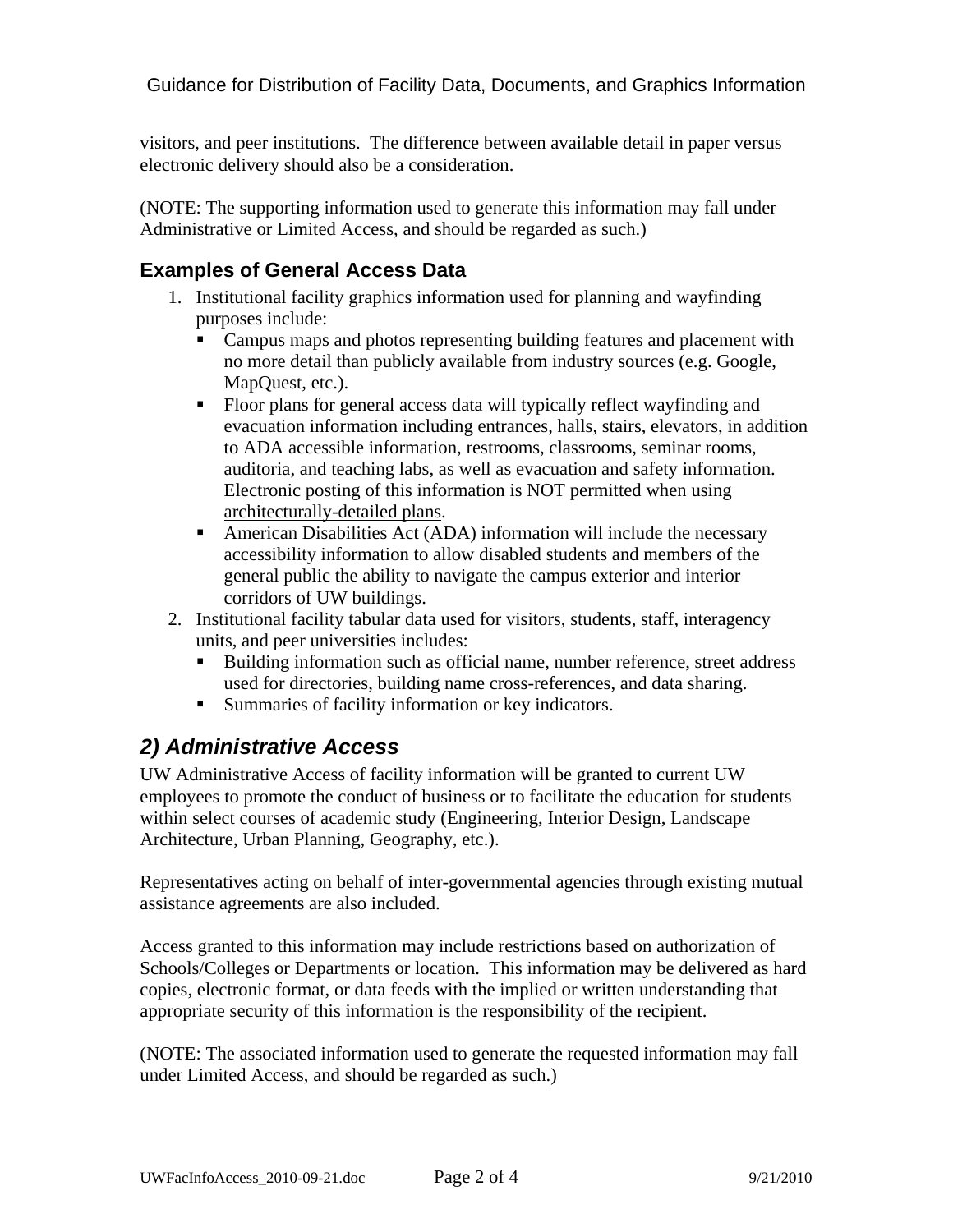Guidance for Distribution of Facility Data, Documents, and Graphics Information

#### **Examples of Administrative Access Data**

- 1. Institutional facility graphics used for administrative and student purposes include:
	- Scaled drawings or aerial photography of any campus location, including maps, floor and mechanical plans for construction, planning, and maintenance.
	- **Specific projects where the use of such information promotes the academic** mission of the campus.
	- Faculty requesting facility information for class purposes in approved courses of study. Faculty should make requests as far in advance as possible in order to receive timely consideration of their request.
- 2. Institutional facility data and documents used for administrative and student purposes include:
	- Building, room, and/or asset records necessary for any business or administrative purposes.
	- Construction project specifications needed for facility maintenance and operations.
	- Record documents used for historic purposes or facility operations.

#### *3) Limited Access*

Due to safety and security consideration specific authorization is required for Limited Access data. Documented approval is required for this information to be delivered in any format. Access granted for this information may include restrictions based on authorization of Schools/Colleges or Departments or location. Representatives acting on behalf of intergovernmental agencies through existing mutual assistance agreements are also included.

Due the sensitive nature of this facility information the following procedures apply:

- 1. The designated recipient is responsible for taking reasonable measures to ensure appropriate security of this information.
- 2. Facilities Managers and/or the College Dean, Division heads, or his/her designee will be included in the discussion of all requests for restricted facilities data.
- 3. Individual Colleges and/or unit administrators must identify the authorized individuals within their respective colleges or units who will have access to building drawings and data for restricted facilities within their control.
- 4. Representatives of UW-approved or authorized architects, engineers, contractors, consultants, surveyors, etc. may obtain access to these drawings through their assigned contacts within FPM. Approved authorized agents under this section are required to notify their subcontractors of this policy if they will be copying UW building media (i.e. CD's) and distributing it to them. The UW will receive a copy of the signed subcontractor forms.
- 5. Agencies assigned primary responsibility for emergency response to the Madison campus as a result of intergovernmental agreements between the UW (such as the City of Madison for Fire Protection Services) will have full access to facilities data through their authorized agent(s).